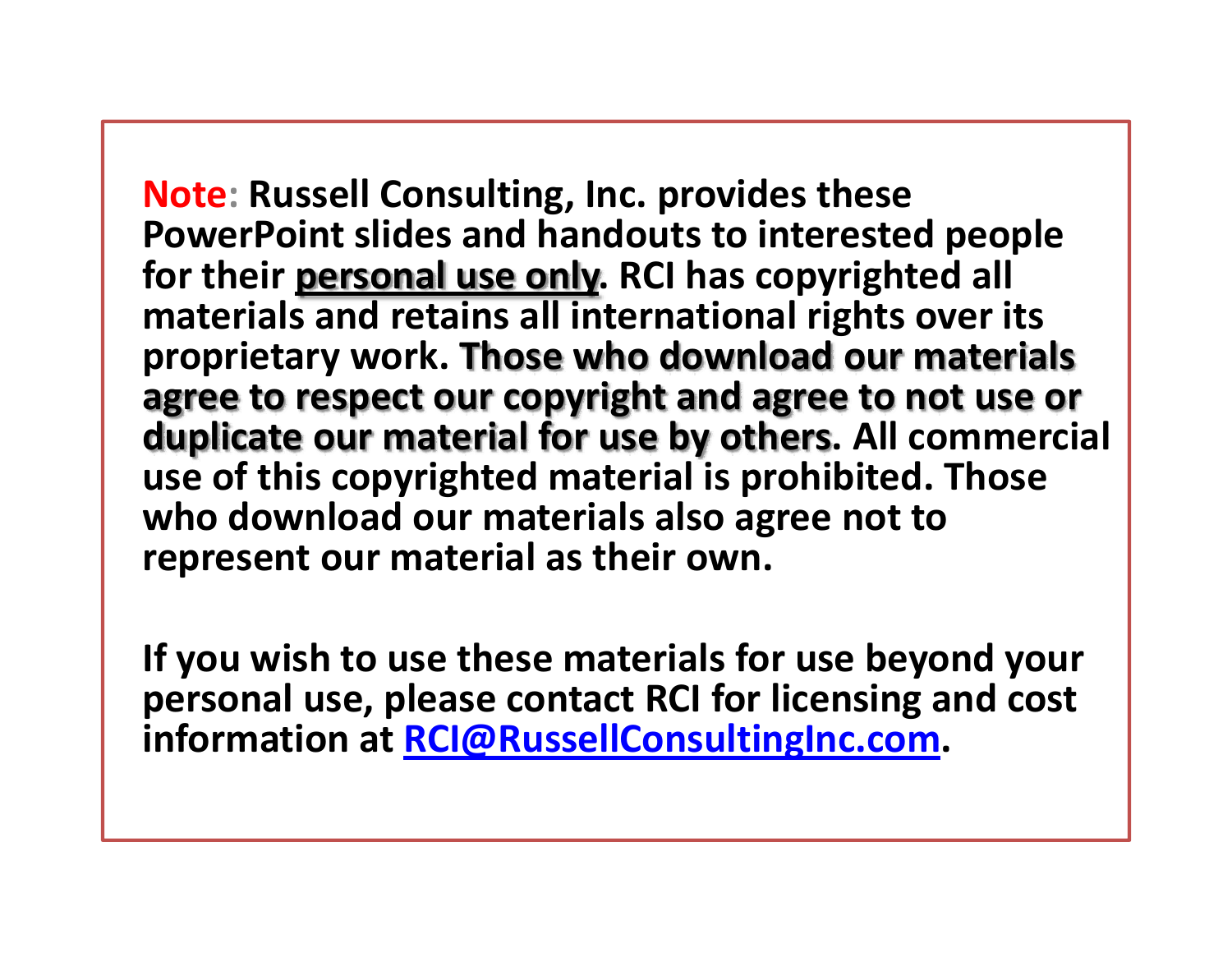

# **Developing Business Leaders for Success and Succession Success and Succession**

#### A CEO's (and an organizational **researcher researcher's) Perspective s) Perspective**



**© 2007, Russell Consulting, Inc. 2007, Russell Consulting, Inc.**

**With Jeffrey Russell With Jeffrey Russell**

2007 Business Convention | May 3 - 6 | Sunset Jamaica Grande Resort - Ocho Rios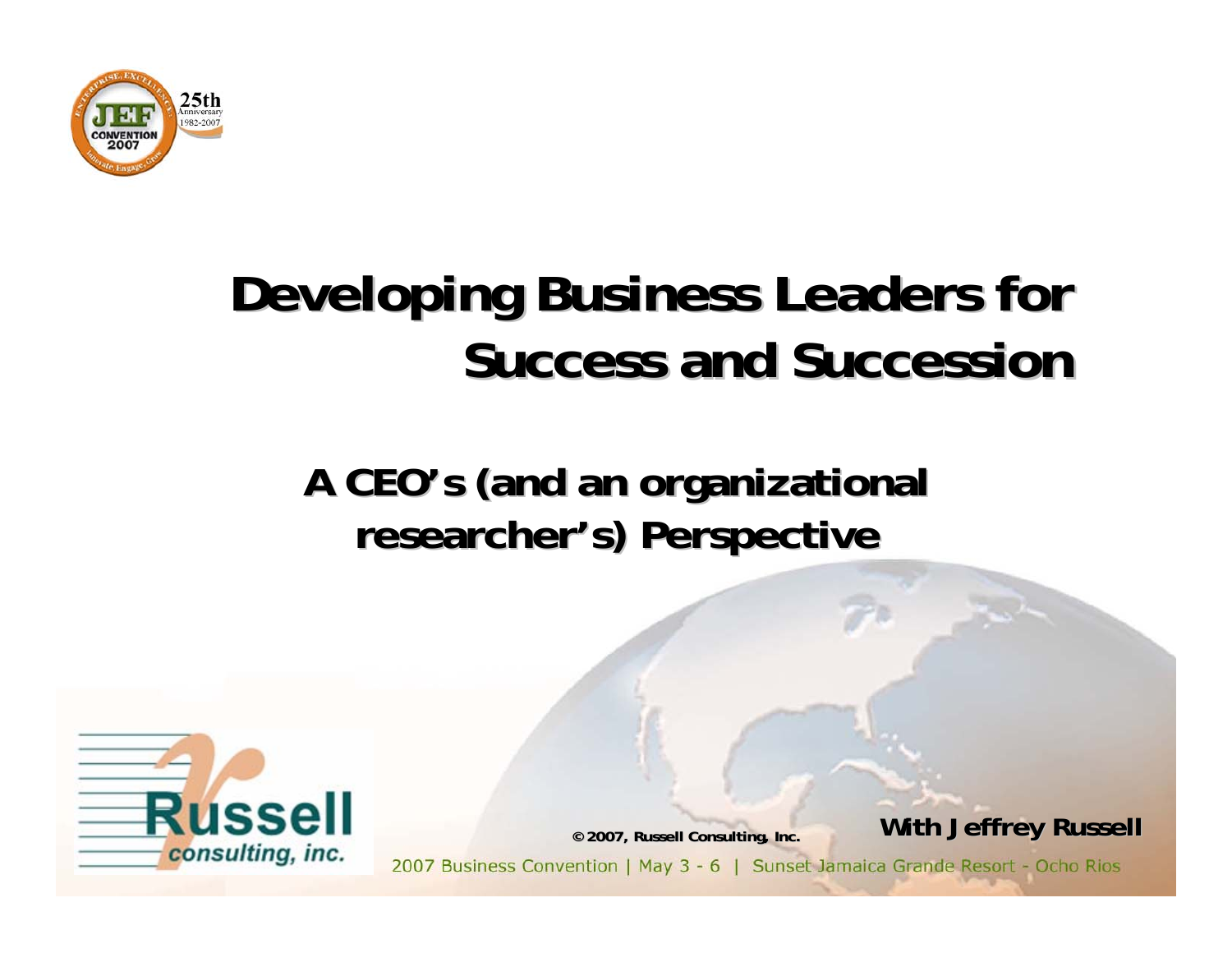



# **The End of Kermit? The End of Kermit?**

## In 1990, Kermit the **Frog lost his voice Frog lost his voice and became an and became an orphan. orphan.**

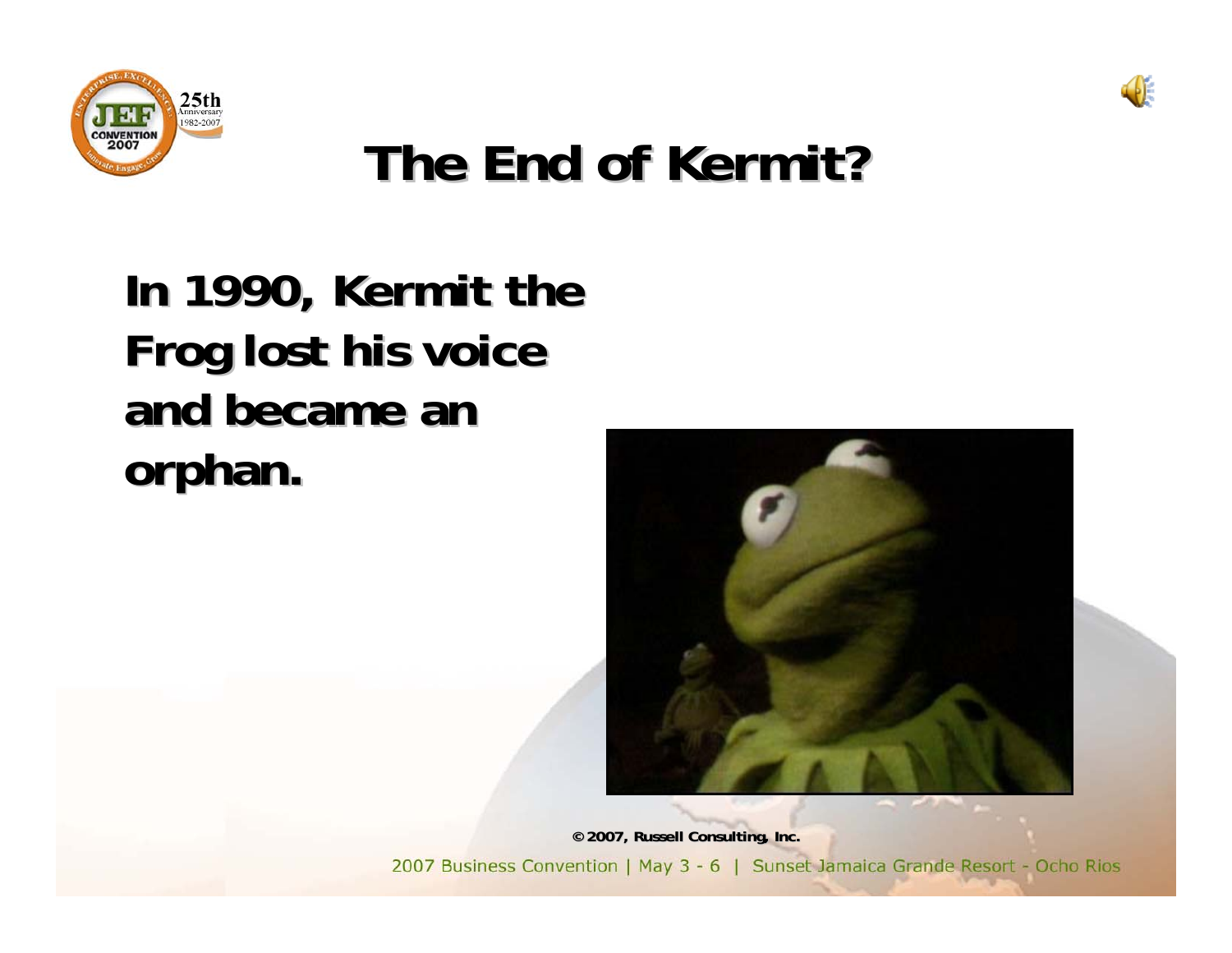

As a result of participating in this session, you **will be able to: will be able to:**

- **1. Identify the characteristics of great and enduring companies. companies.**
- **2.Describe the core leadership competencies for Describe the core leadership competencies for sustaining your business. sustaining your business.**
- **3. Develop an approach to talent management that** strengthens and deepens your leadership bench **and facilitates leadership succession. and facilitates leadership succession.**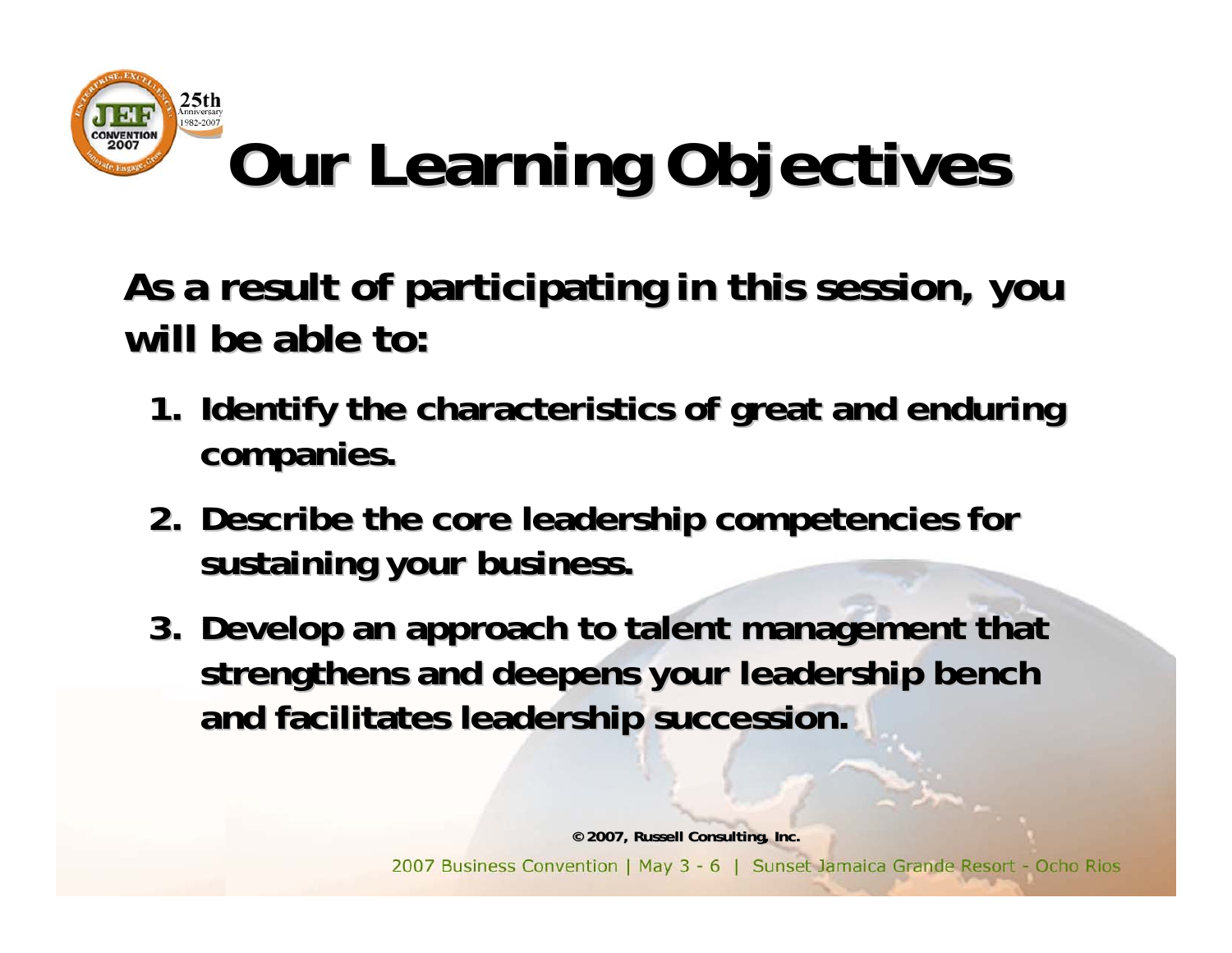



# **What sustains the** long-term success of **any company? any company?**

**© 2007, Russell Consulting, Inc. 2007, Russell Consulting, Inc.**

2007 Business Convention | May 3 - 6 | Sunset Jamaica Grande Resort - Ocho Rios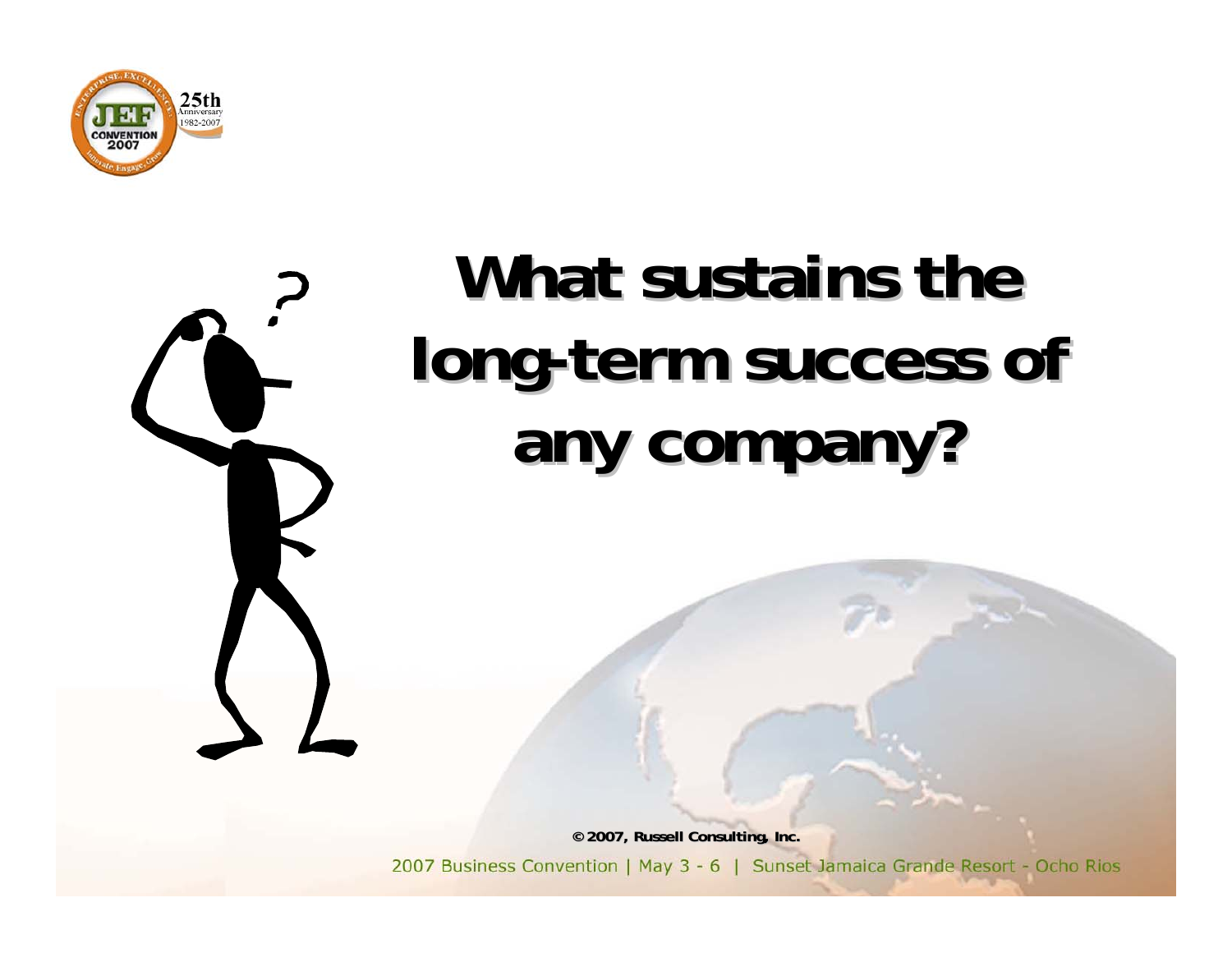



- **1.** A compelling **<u>vision</u></u> of what is possible and a core ideology what the organization believes.**
- **2.** Sensitive and **adaptive** to a changing world.
- **3.** People feel a sense of community/belonging.
- **4.A driving commitment to new A driving commitment to new ideas, learning, innovation, , learning, innovation, and continuous improvement. and continuous improvement.**
- **5.** A free-flow of divergent ideas, information and knowledge.
- 6. Strengthen the capacity of the front line to act<br>independently, make decisions, solve problems, etc.
- 7. Reward systems that are fair, equitable, and which reward innovation, risk taking, and quality.
- **8.** Conservative with financial and other resources.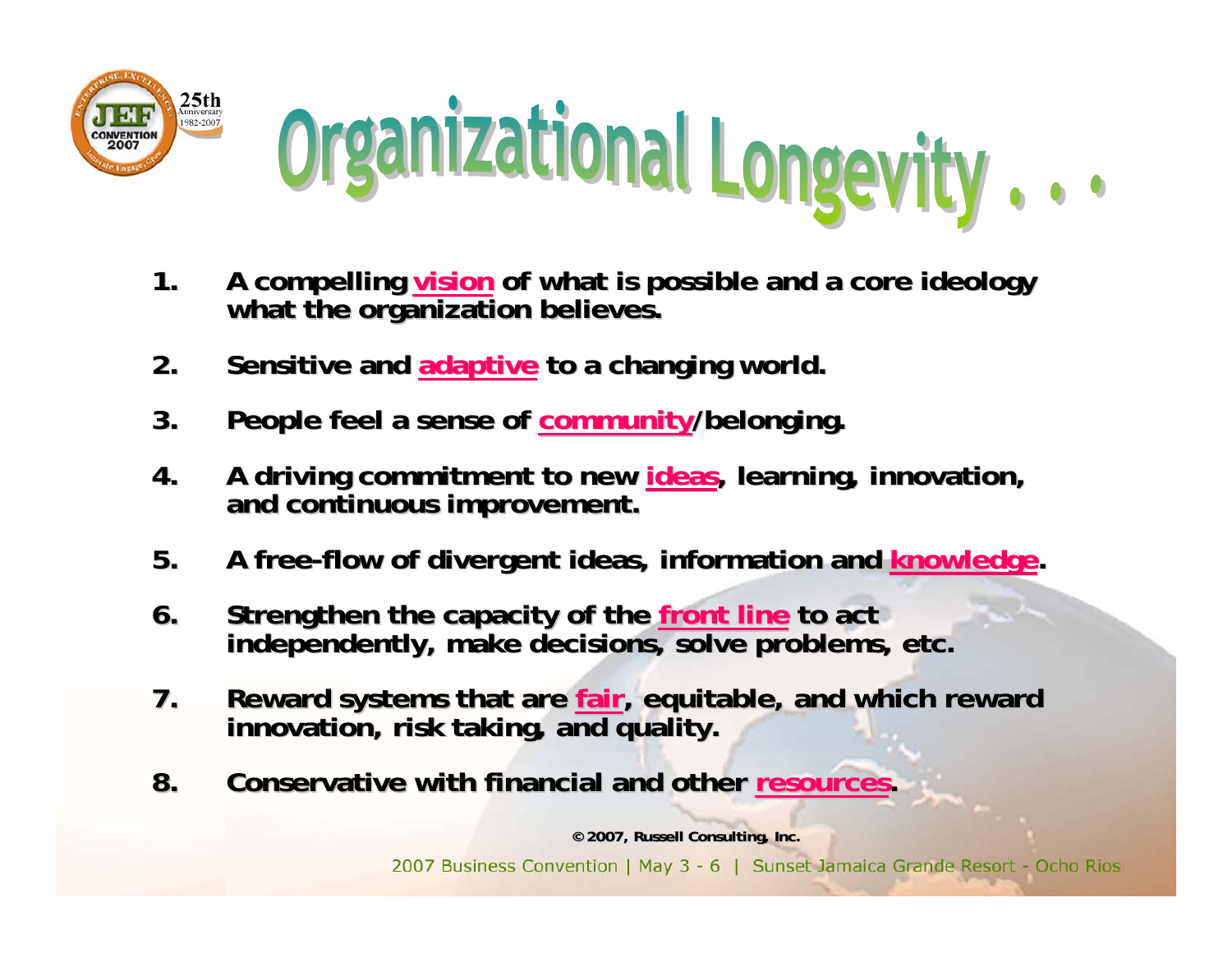

#### 3 Dimensional Leadership . . . 3 Dimensional Leadership . . .

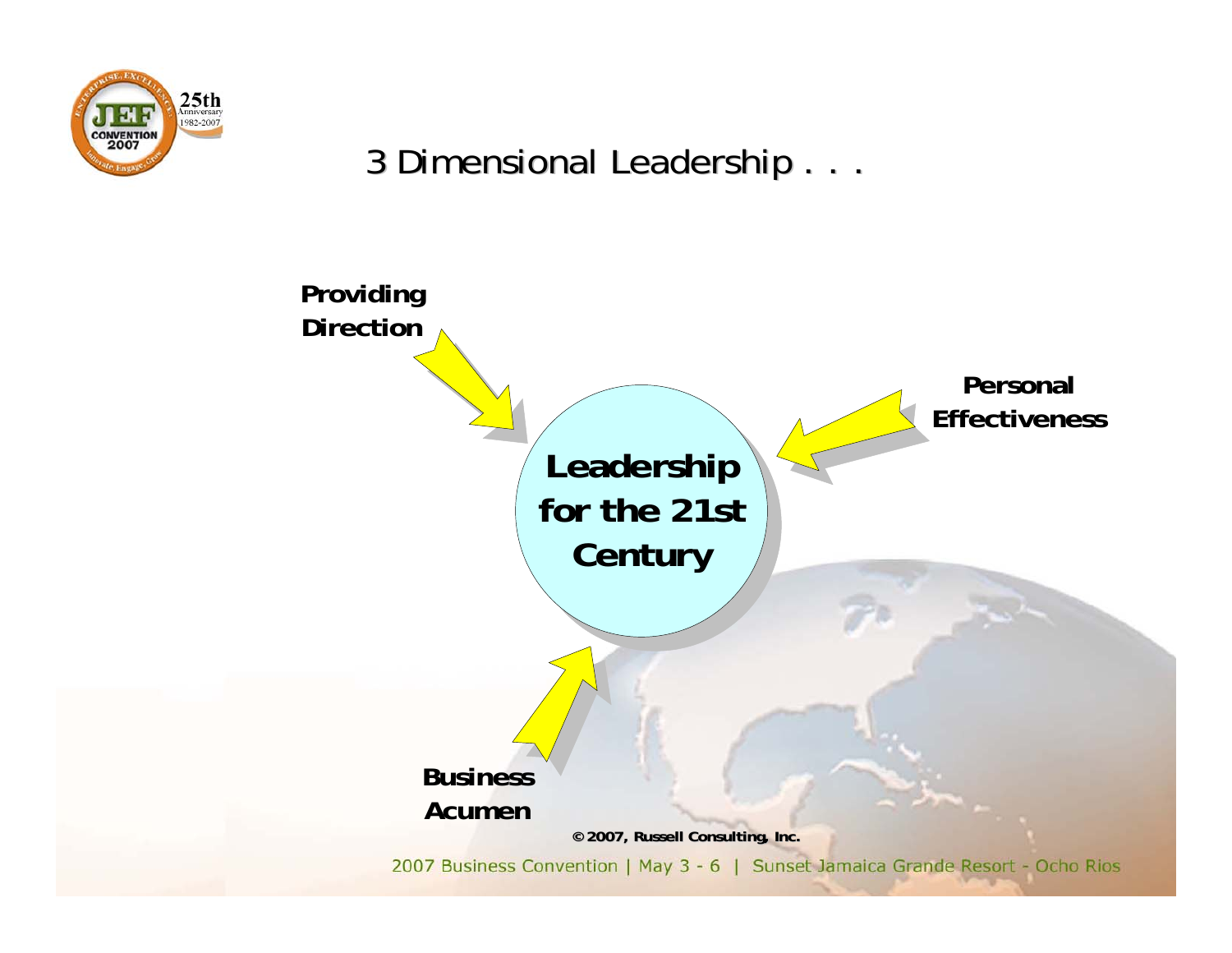

#### 1<sup>st</sup> Dimension **Personal Effectiveness Personal Effectiveness**

- **Clarity in and commitment to a personal vision and guiding values.**
- A capacity for critical reflection and ability to demonstrate a **high level of self-awareness.**
- An enduring **hunger** for learning.
- An ability to establish specific and challenging goals that **contribute toward personal and organizational success. contribute toward personal and success.**
- An ability to achieve and sustain a work/life balance.
- •**Resilience Resilience —the capacity to spring back in the face of the capacity to spring back in the face of adversity. adversity.**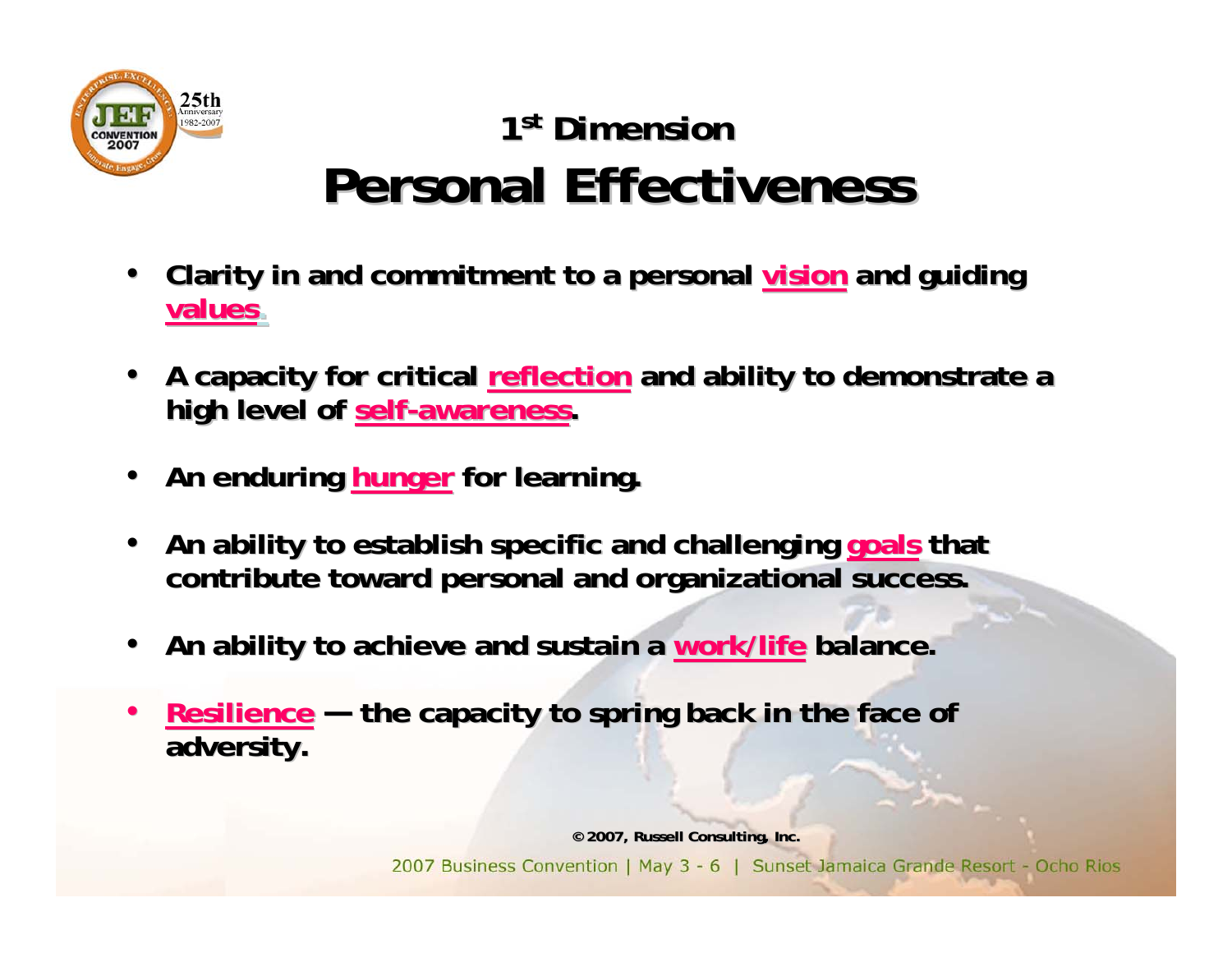# **Nothing happens without personal transformation. transformation.**

—**W. Edwards Deming W. Edwards Deming**

**U.S. father of quality improvement U.S. father of quality improvement**

**©2007, Photograph by Jeff Russell 2007, Photograph by Jeff Russell**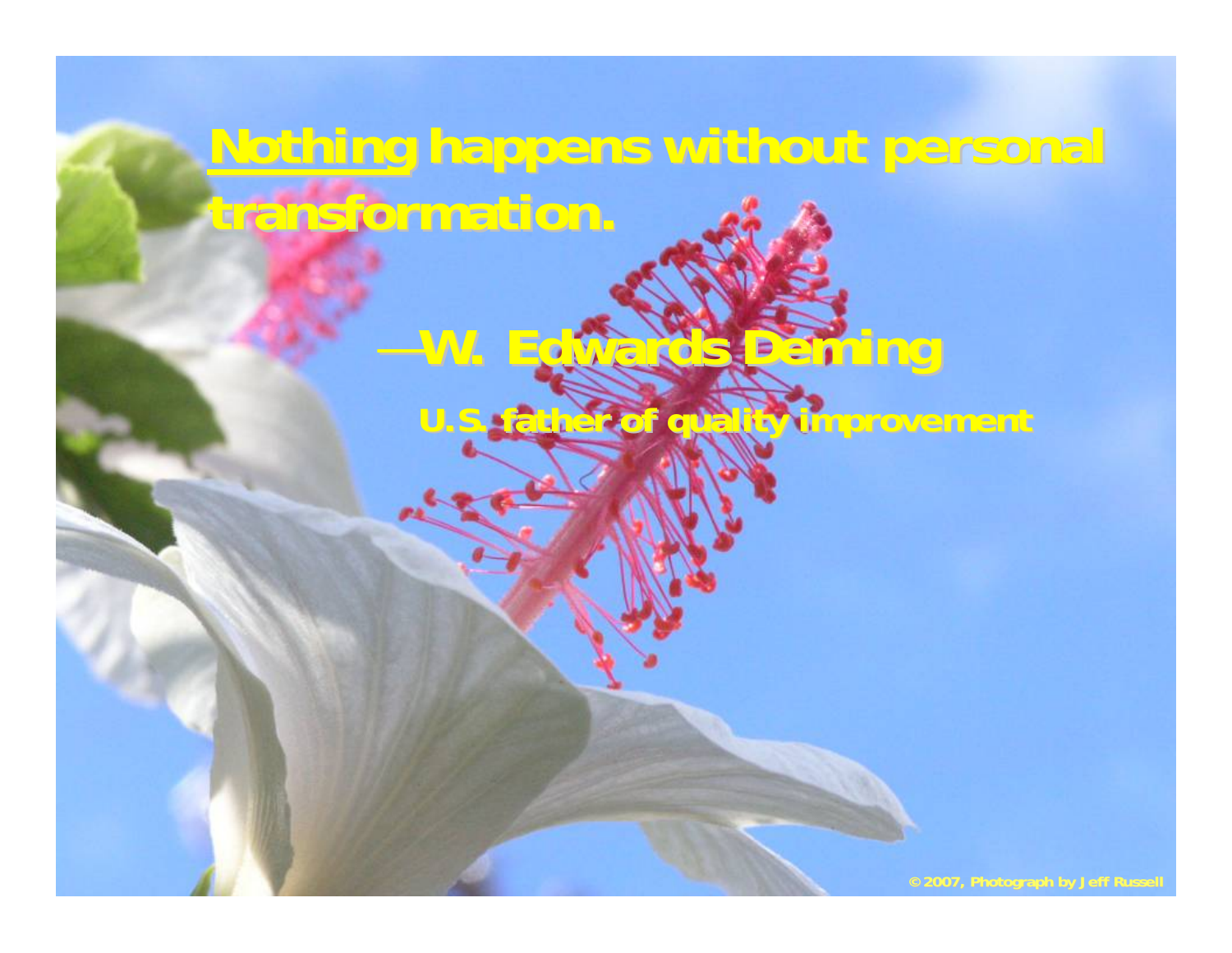The greatest glory of living lies **not in never falling, but in rising not in never falling, but in rising every time you fall. every time you fall.**

> **— Nelson Mandela** former President of the Republic **of South Africa of South Africa**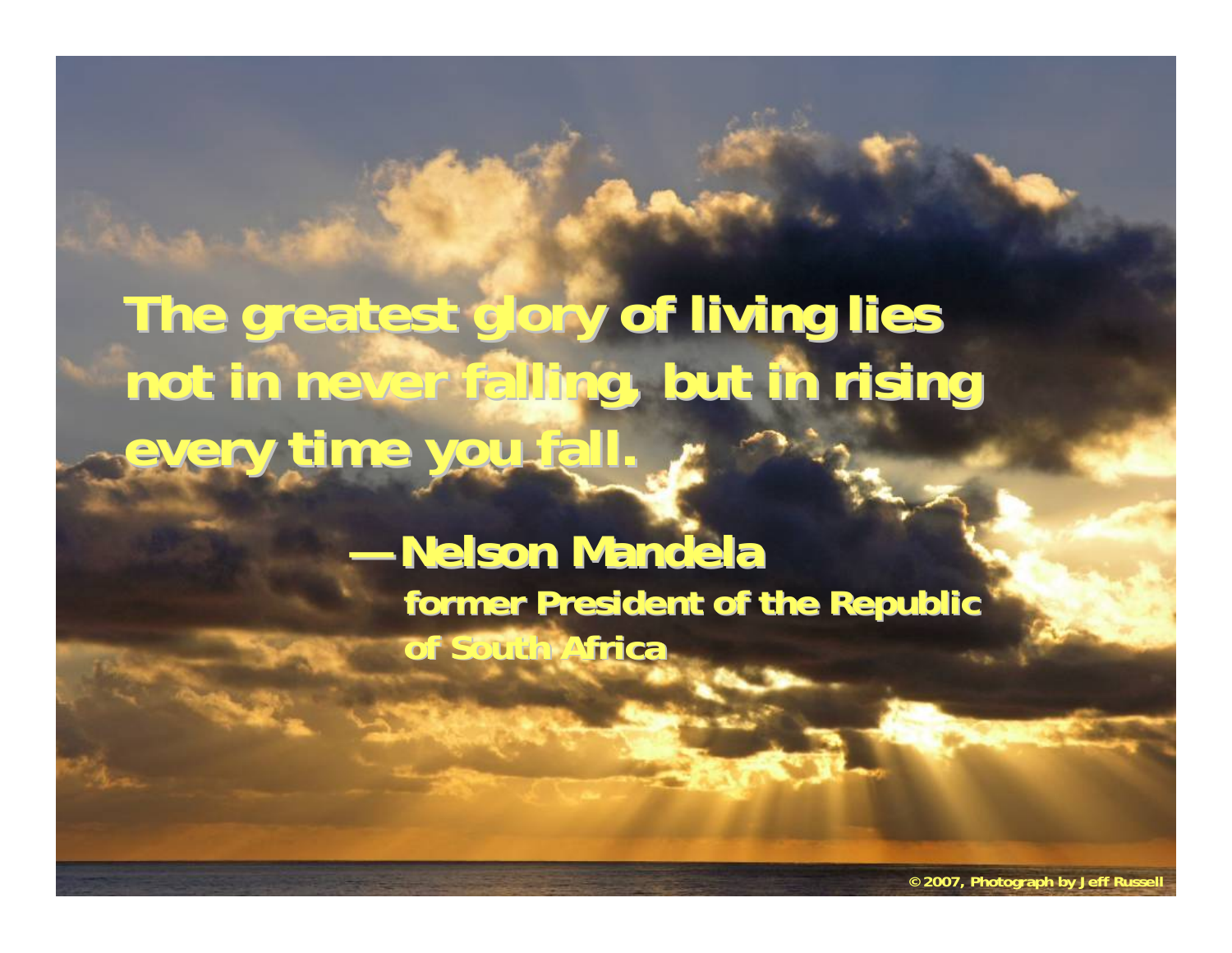**Success is not final. Failure is not fatal. It is the courage to continue that makes the difference.** 

**—Winston Churchill Winston Churchill**

<sup>©</sup> 2007, Photograph by Jeff Russe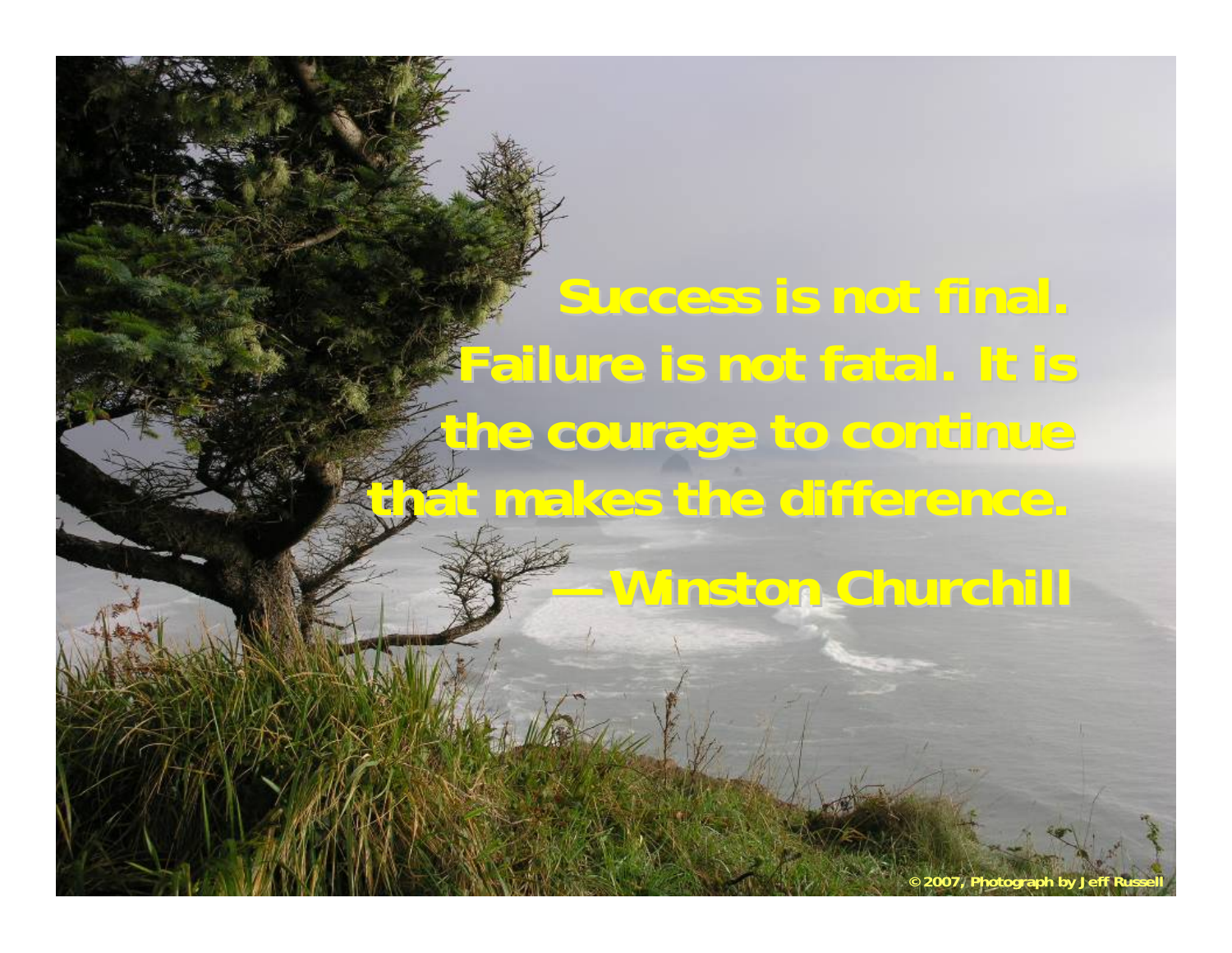

## 2<sup>nd</sup> Dimension **Providing Direction Providing Direction**

- **Have a vision of an ideal future for the group, team, department, or the company as a whole. department, or the company as a whole.**
- **Exhibit a passion for achieving that vision.**
- **Inspire others in pursuit of the** *shared* **vision.**
- Are willing to **challenge** the status quo.
- **Display integrity in relationships with others.**
- •**Enable others Enable others'success success.**
- **Communicate ideas and passions effectively.**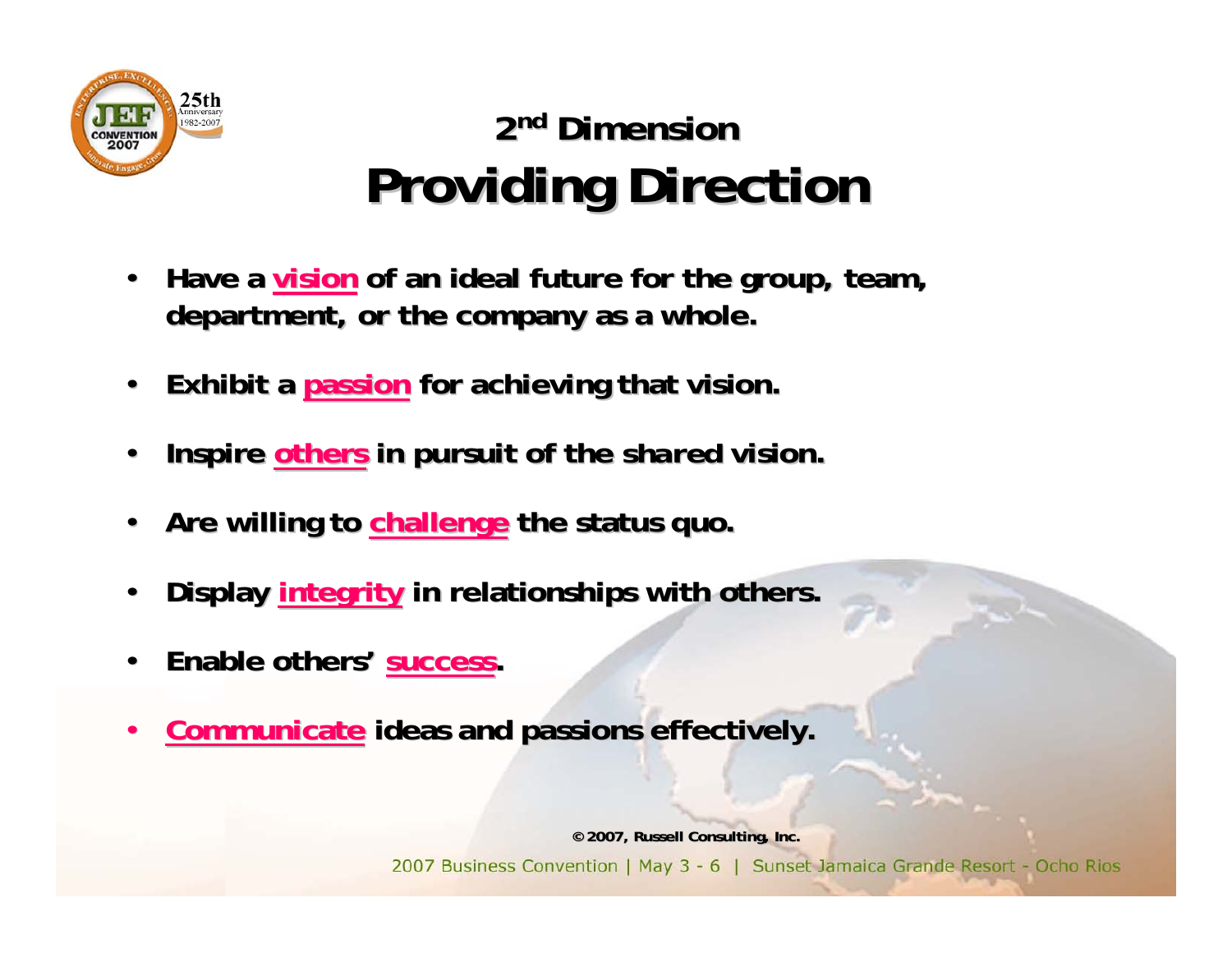# Where there is no vision, **the people perish. the people perish.**

**—Proverbs 29:18 Proverbs 29:18**

**© 2007, Photograph by Jeff Russell**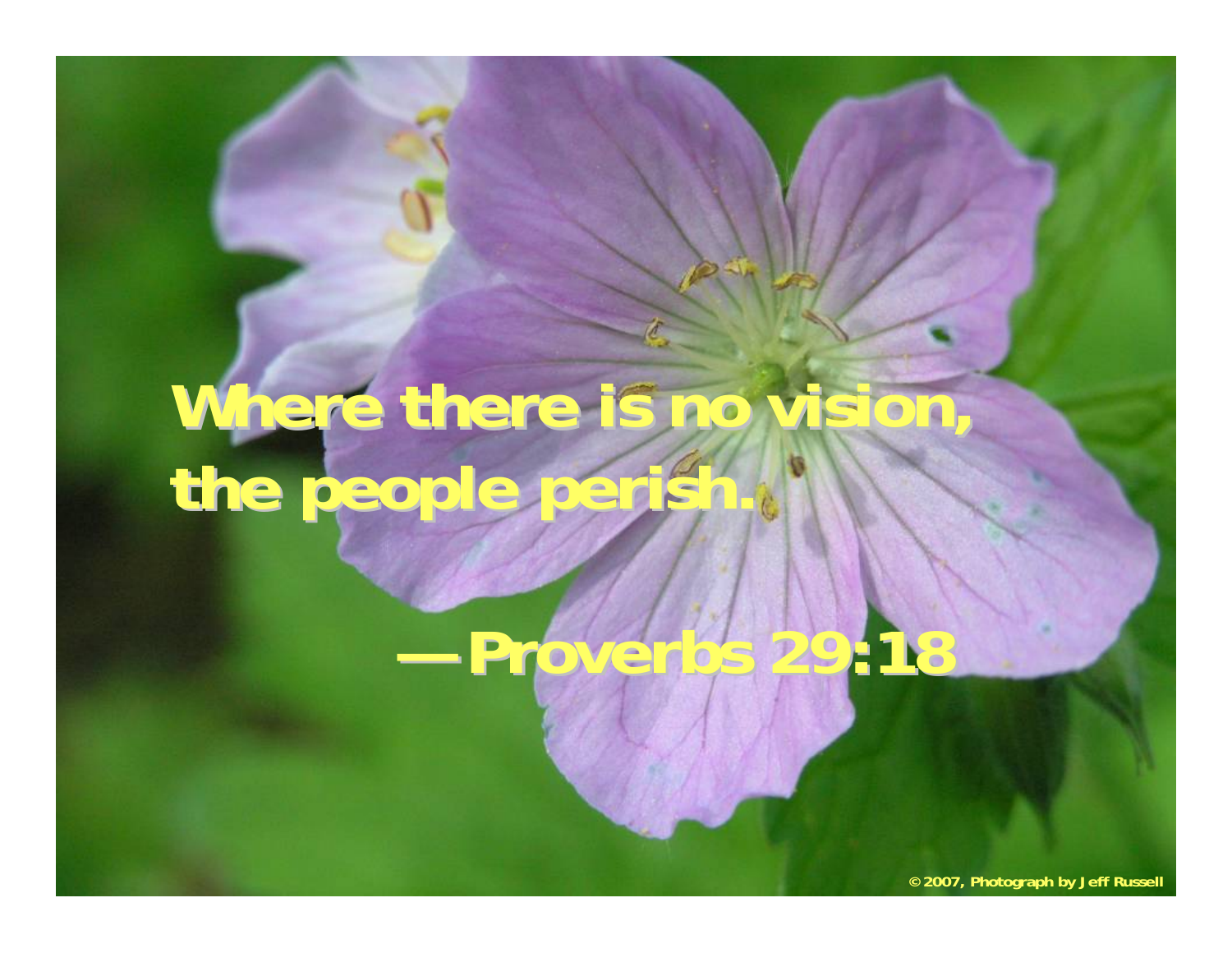

### 3<sup>rd</sup> Dimension **Business Acumen Business Acumen**

| Financial/Business                   | People/Team                                         |
|--------------------------------------|-----------------------------------------------------|
| • Strategic thinking and planning    | <b>Employee involvement and PSDM</b>                |
| • Operational/tactical planning      | <b>Team development</b>                             |
| • Financial management               | Customer relationship management                    |
| • Marketing                          | Investor/board relationship                         |
| • Resource allocation                | management                                          |
| • HR recruitment and selection       | Facilitating change and encouraging<br>innovation   |
| • Project & implementation           |                                                     |
| management                           | Performance coaching                                |
| Quality and productivity improvement | <b>Employee and leadership development</b>          |
| • Performance management             | <b>Talent management and succession</b><br>planning |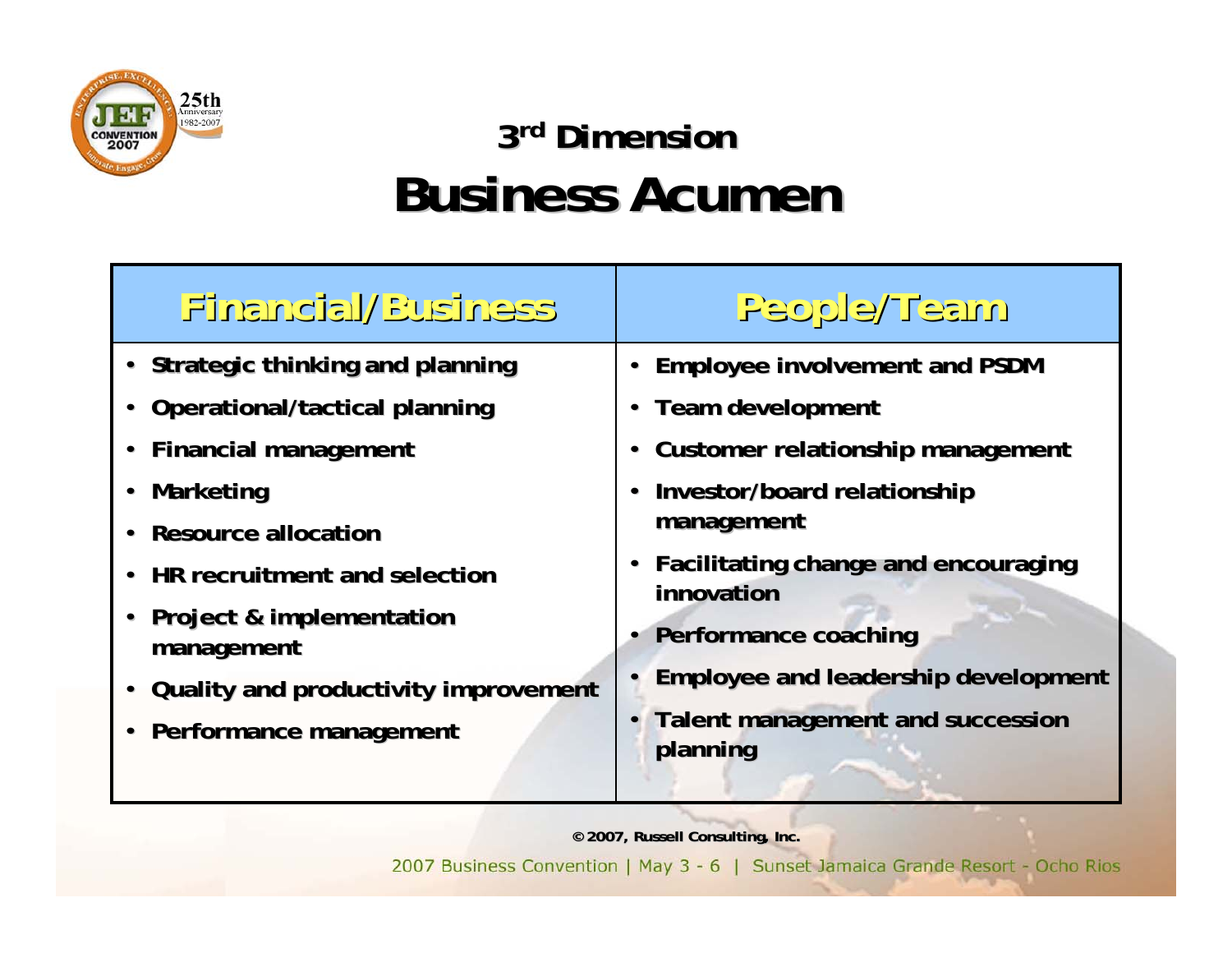It's a terrible thing to look over your shoulder when you are trying to lead . . . and find no **one there.** 

#### —**Franklin D. Roosevelt Franklin D. Roosevelt former U.S. president former U.S. president**

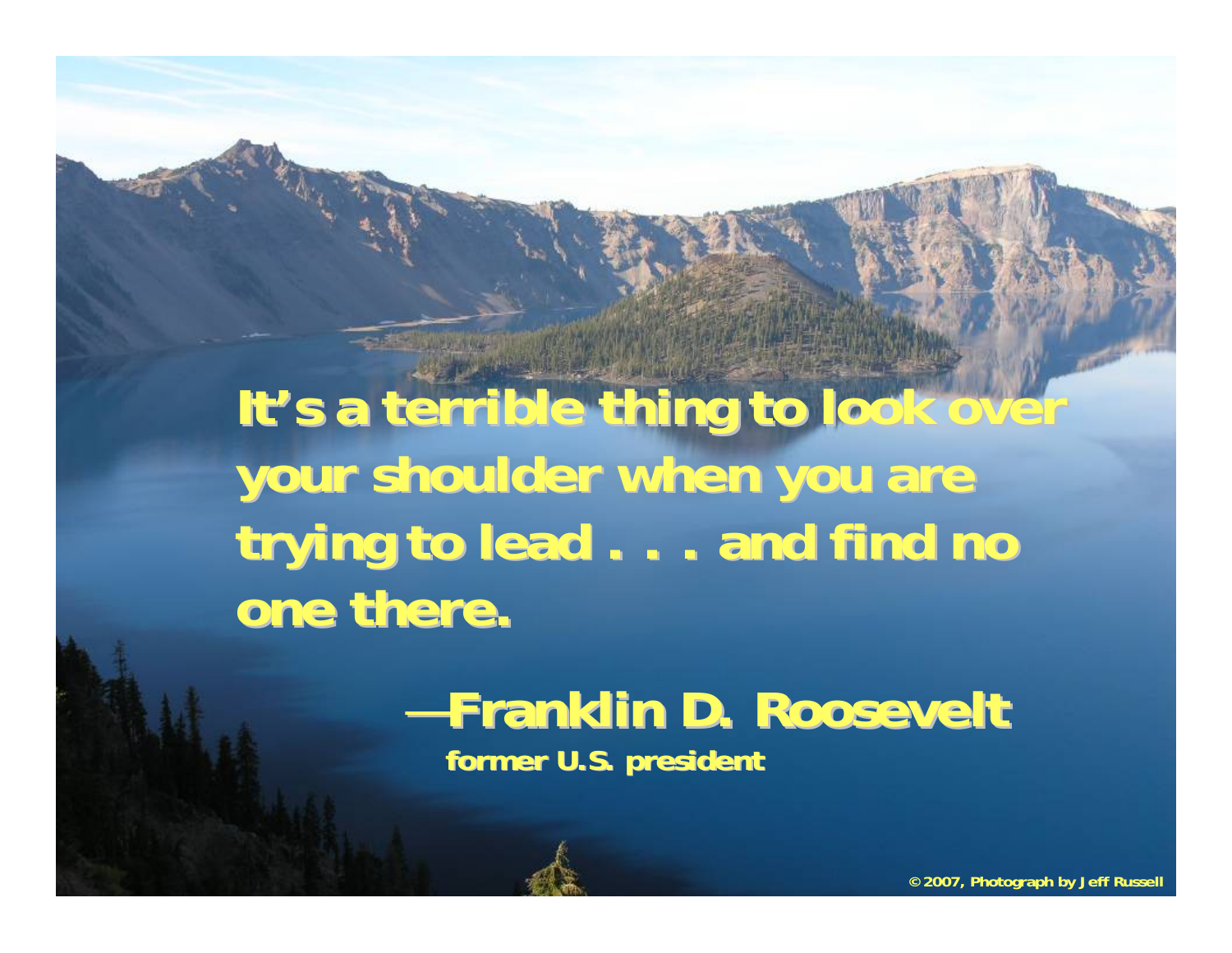

## **Developing & Managing Leaders Developing & Managing Leaders**



**Identify strategic positions**

**360 assessment**

**Assessment center**

**Coaching**



#### **© 2007, Russell Consulting, Inc. 2007, Russell Consulting, Inc.**

**Peer support**

**Mentors**

**Classroom training**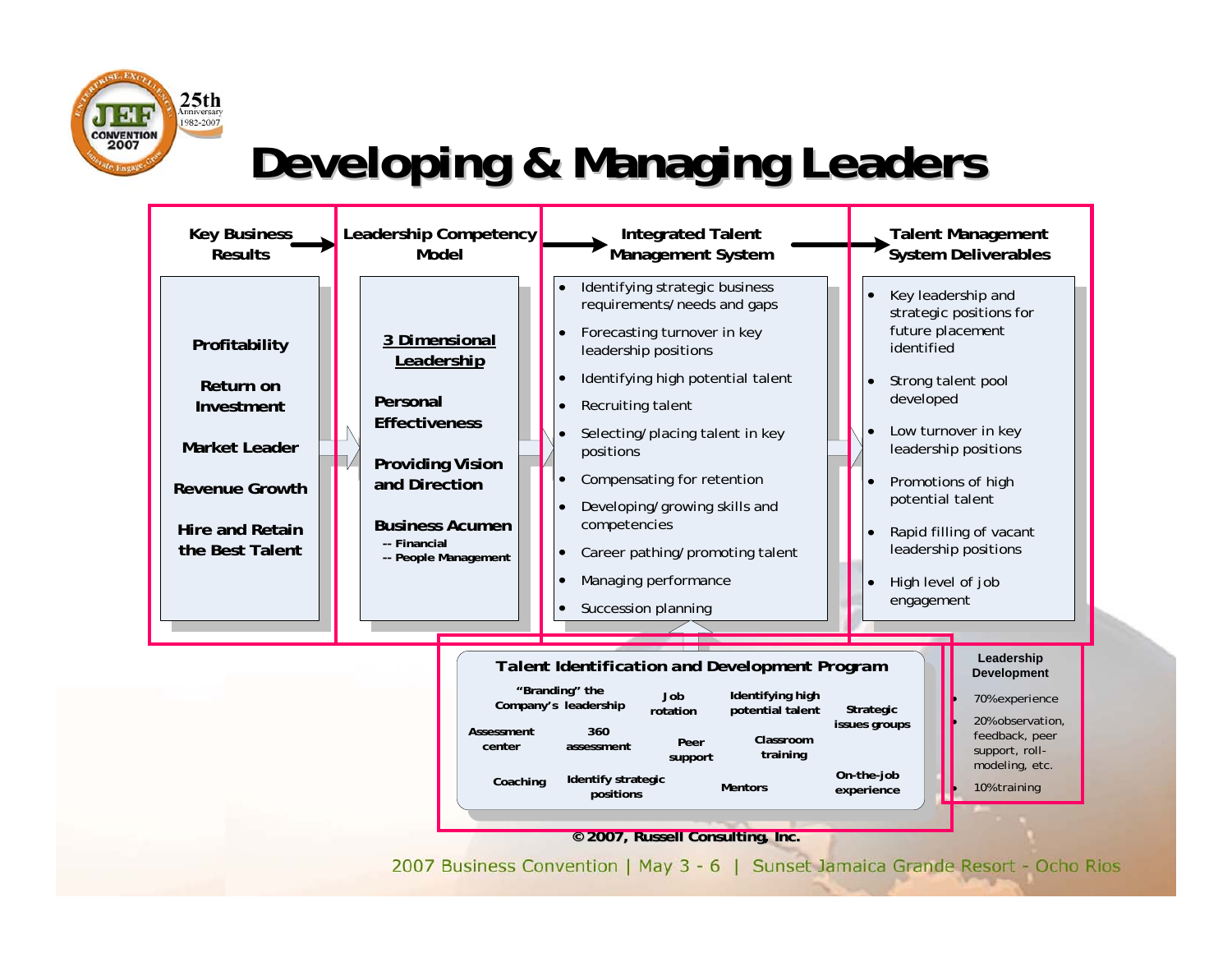

The overall goal of succession planning is ensuring<br>continuity of leadership in key company positions in the<br>face of retirements, unexpected departures, sickness<br>or death of those currently filling these positions.

**Specifically, succession planning involves: Specifically, succession planning involves:**

- –**Identifying Identifying critical management/leadership roles critical management/leadership roles and positions within the company. and positions within the company.**
- –**Forecasting/projecting future vacancies Forecasting/projecting future vacancies in these in these positions. positions.**
- Identifying talented managers and employees who can be groomed to fill these vacancies in the **future.**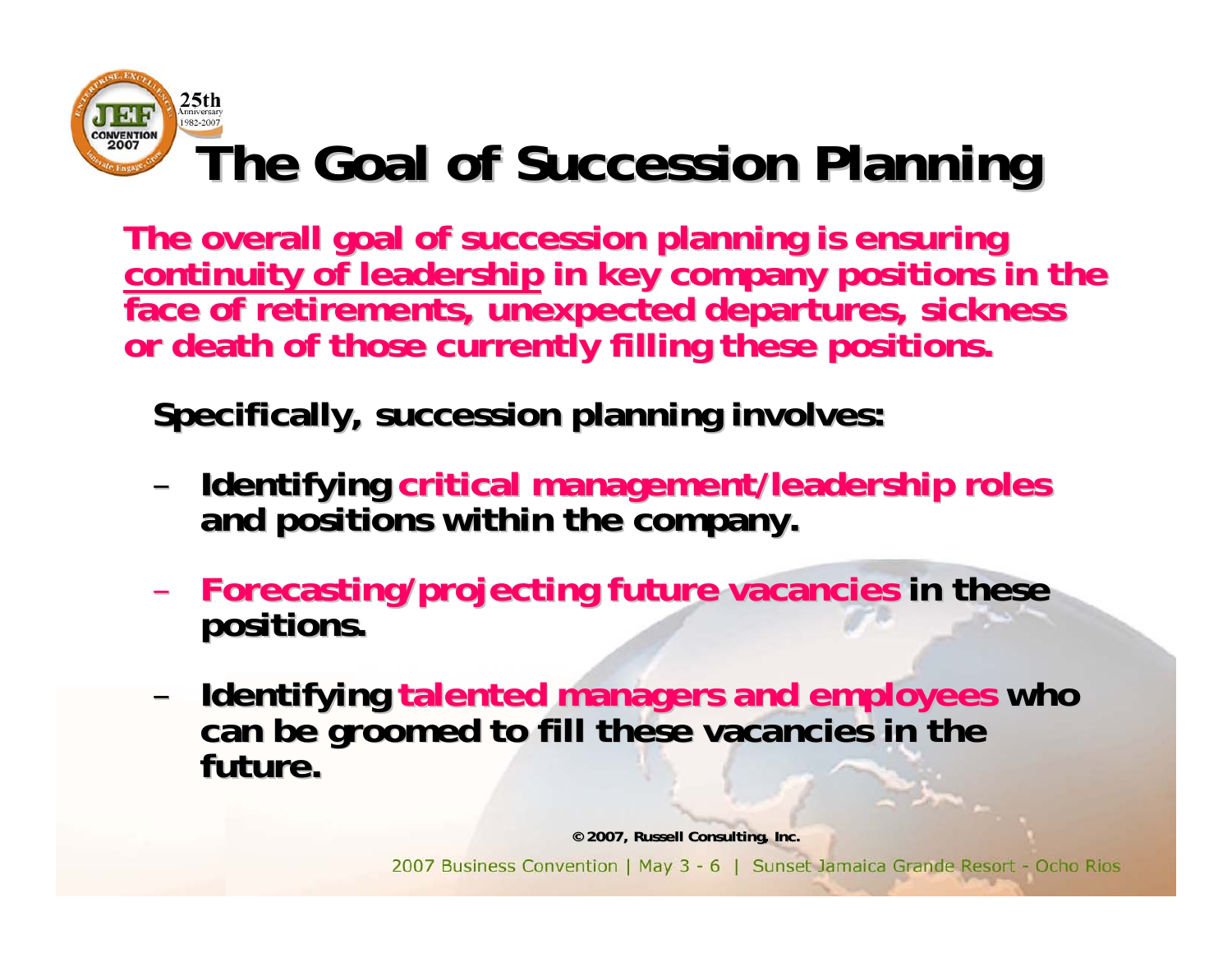# **lessed is he who expects noth** he shall never be disappointed. **—Jonathan Swift Jonathan Swift**

**© 2007, Photograph by Jeff Russell**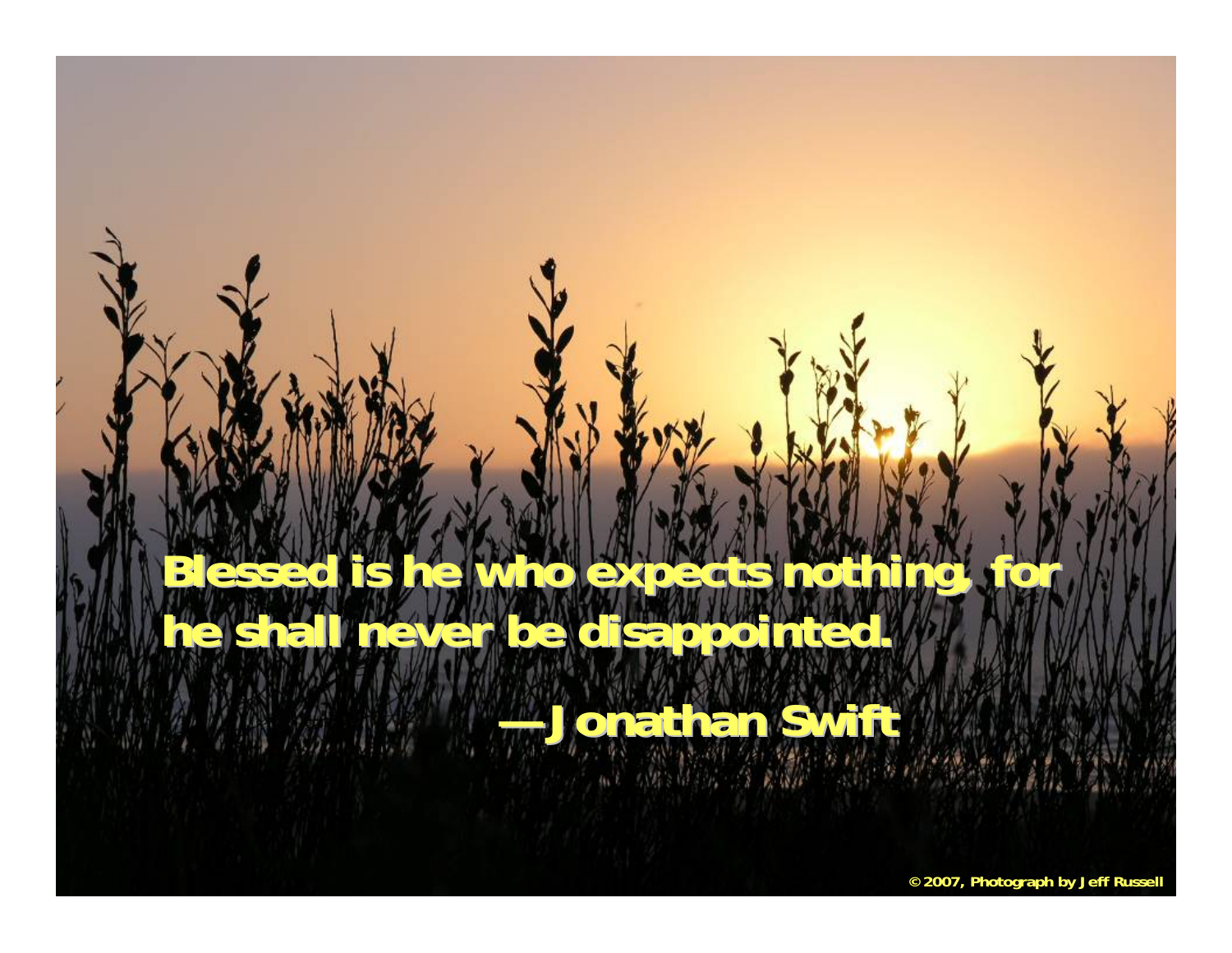

# **Ten Steps to Succession Planning Ten Steps to Succession Planning**

- **1.** Develop a strategic business plan that identifies the company vision, guiding values, market niche, and **core strategies. core strategies.**
- **2.** Identify the core leadership/management **competencies competencies required for sustaining business required for sustaining business success. success.**
- 3. Identify key leadership/management positions to be **included in your succession planning efforts. included in your succession planning efforts.**
- **4.** Forecast/project future vacancies in these key **leadership/management positions. leadership/management positions.**
- **5.** Identify "high potential" leaders, managers or employees who will be groomed for filling these **future leadership vacancies. future leadership vacancies.**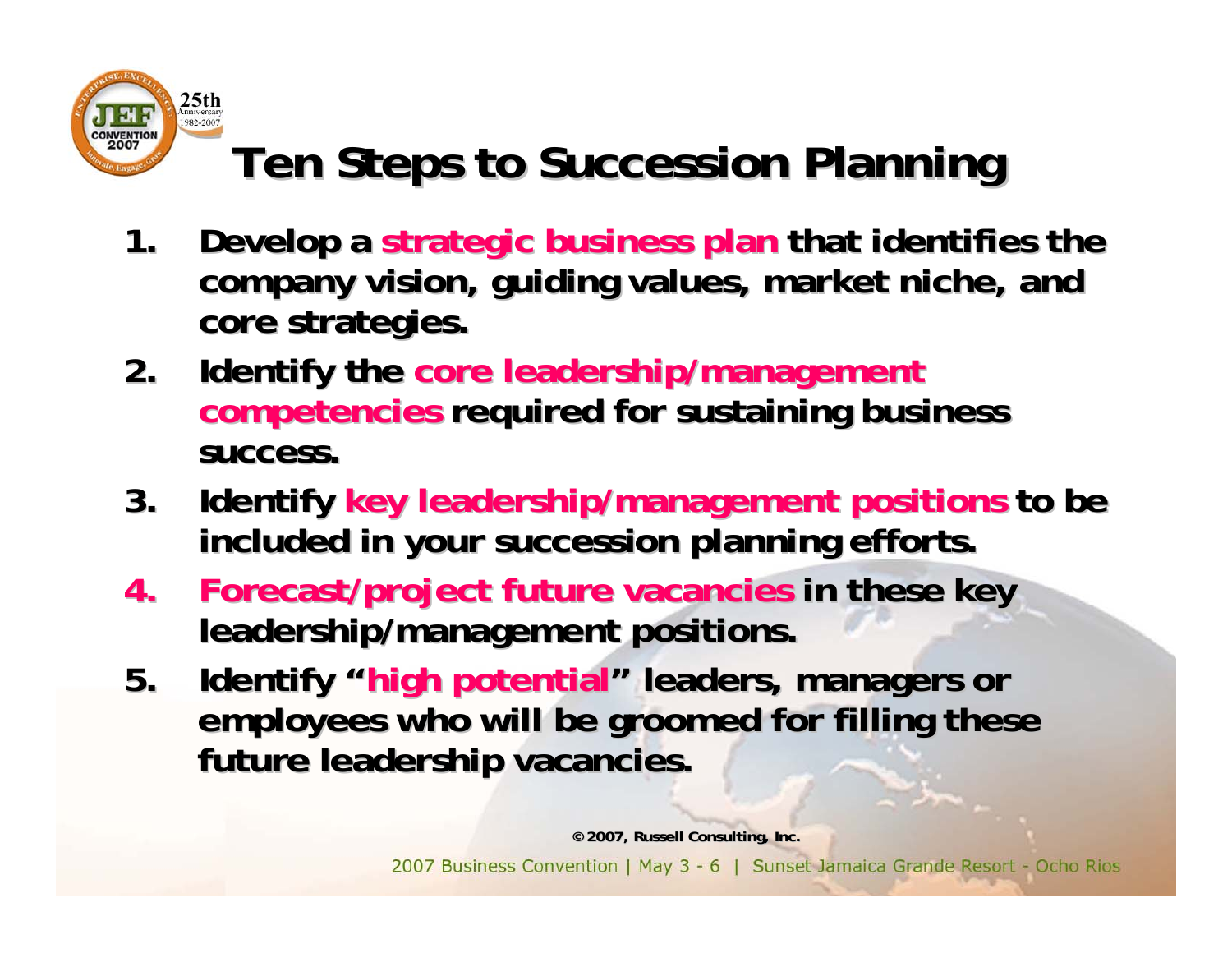

# **Ten Steps to Succession Planning Ten Steps to Succession Planning**

- **6.** Assess the competencies of these candidates and **create individual leadership/management create individual leadership/management**  development plans. 70-20-10
- **7.** Follow-through and actively provide real-world **experience for high potential candidates.**
- **8.** Actively manage and monitor the performance of **the high potentials. the high potentials.**
- **9. Fill leadership/management vacancies with high potentials that demonstrate the required potentials that demonstrate the required competencies. competencies.**
- **10. Annually assess the effectiveness of the program.**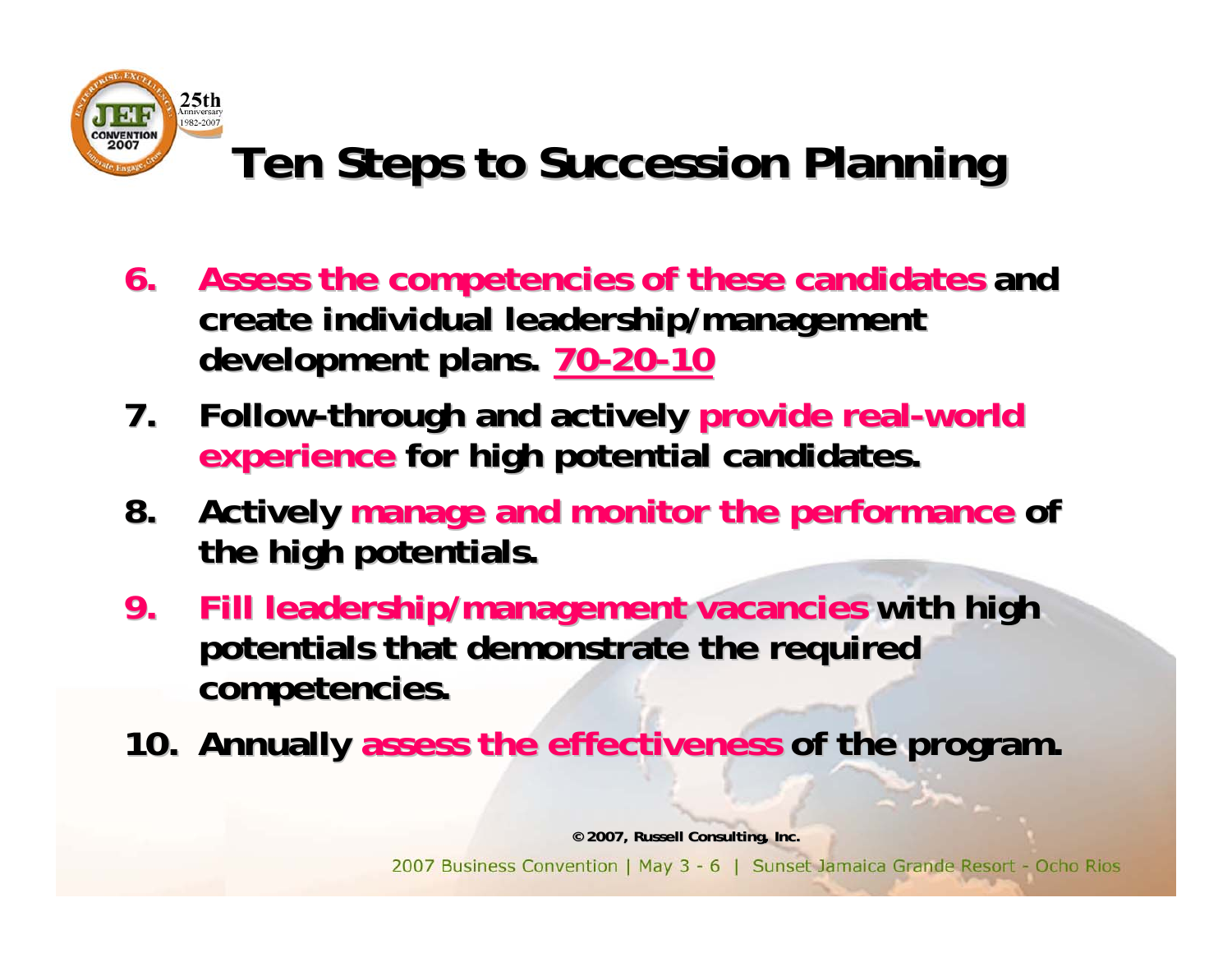# **The greatest use of life is to spend it for something that will spend it for something that will outlast it.**

**—William James William JamesAmerican author (b. 1842, d. 1910) (b. 1842, d. 1910)**